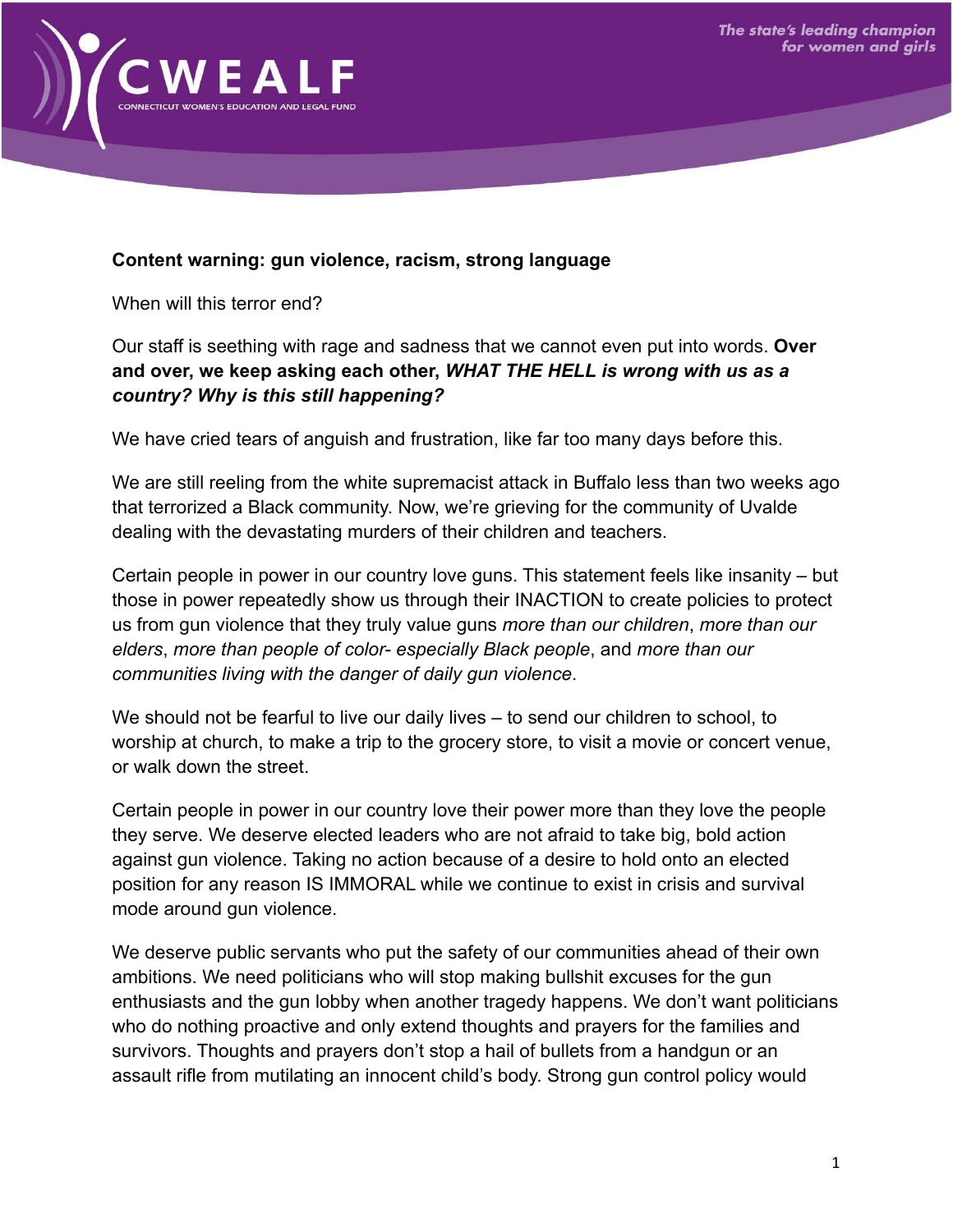stop guns from so easily landing in the hands of people- usually white boys and menwho would do such harm.

School massacres are a consequence of the damage caused by the effects of patriarchy and white supremacy on our boys and men. Here in our state, we pride ourselves on being more progressive and open-minded than some of our Southern neighbors. But Connecticut is not immune to injustice and evil. In Connecticut, we know all too well the lasting scars and ripple effects of gun violence – the pain and lifelong sorrow burdening families and entire communities. We are all aware of how hateful and utterly ridiculous it is that families who have lost loved ones to gun violence are repeatedly traumatized by school shootings and mass murders that happen across the country with a frequency *no other country in the world has ever experienced.*

The harm being inflicted upon us feels relentless. And it is - by design. When you are feeling tired and overwhelmed, remember that a primary goal of systemic oppression is to break us down so we can't fight back on our own or collectively. The intertwined and deeply entrenched culture of white supremacy, patriarchy, and capitalism wants us to give up and say it's all just too much to fight. The system wants us to look out only for ourselves instead of looking out for *us.*

Through the anger and grief in this moment we are feeling incapable of making a difference - *but we know this is a lie that patriarchy and white supremacy want us to believe and internalize*. CWEALF's mission charges us with advocating for women and girls. We will not give up fighting because we are committed to embracing, embodying and advocating an intersectional feminist, antiracist, anti-white supremacist agenda to uplift all women and girls. As long as the threat of gun violence continues to grow and looms over our lives like a grim reaper, we will never achieve a state or country where women and girls can truly thrive. What has become clear is that as a country we have reached a breaking point where if you aren't actively advocating for better gun control then you are a part of the problem.

Historically, CWEALF has never taken on gun control as a primary issue. However, moving forward, we will use the considerable organizational power and influence we have built up over the last five decades to hold our elected officials accountable to the people for their inaction and silence about gun violence. We will provide support to the organizations in Connecticut that advocate for stronger gun control measures.

As a start, please join us in following and supporting the organizations leading this fight.

[Sandy Hook Promise](https://www.sandyhookpromise.org/)

CT [Against Gun Violence](https://cagv.org/)